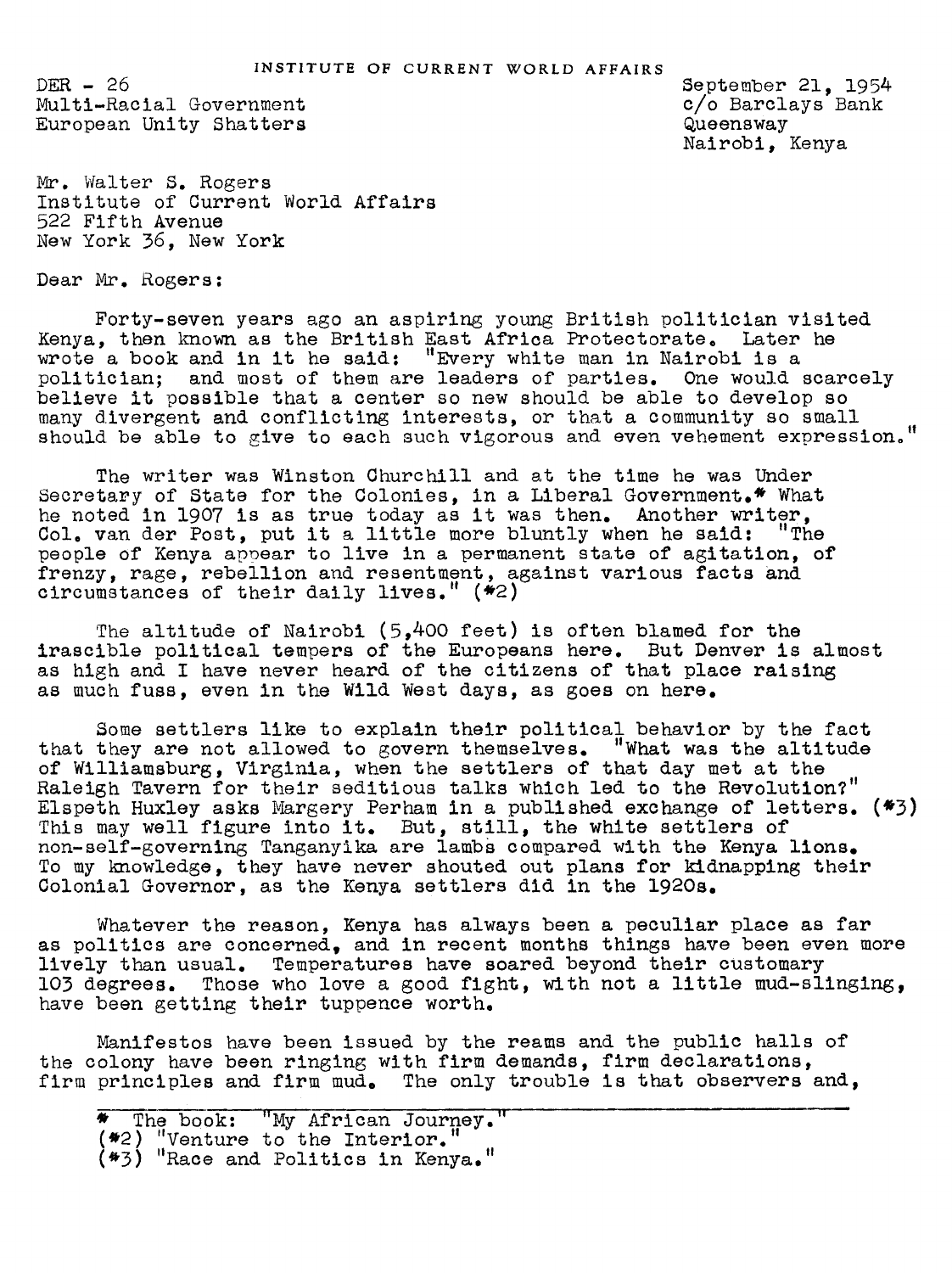$DER - 26$   $- 2$ 

one suspects, participants as well, often have trouble remembering what the last manifesto was all about.

For a while, a wisecrack that attempted to sum up the situation was making the rounds: "The 14 European elected members of the Legislative Council hold 28 opinions. Each member has two opinions---those of the last two men he happened to meet." And each night that old political forum, the Long Bar of the New Stanley Hotel, has been ringing with views---expressed, usually, at the top of the speaker's voice.

The man who could be considered responsible for the uproar has departed from the political scene. Oliver Lyttelton has resigned as Secretary of State for the Colonies and (a) has returned to head a private industry and (b) become a Lord---Viscount Chandos of Aldershot. Back in Kenya his constitutional offspring, known as the Lyttelton Plan for Multi-Racial Government, has undergone no such retreat from first place in the hearts, minds and mouths of men.

Kenya's multi-racial government is six months old now.\* It is, of course, too early to see if it has been successful. The real test will not come until such time as the power of Great Britain is withdrawn from Kenya. Then it will become clear whether multi-racial government can stand by itself. But, meanwhile, an important immediate effect has become apparent. The Lyttelton Plan has caused a breakup in European political unity. With it has gone at least a measure of European political strength.

European morale seems to be low and a number of Europeans I know are talking of emigrating to Rhodesia, South Africa, Canada, Australia, New Zealand or the United States. They regard these as the only "White Man's Countries" left.

Probably only a few of the old-time settlers would ever leave, at least as the situation now stands. These are the fiery gents with ponderous hats, callused hands, sunburned faces and .45 revolvers, who strode overland decades ago to round up gangs of startled Africans and put them to work clearing a farm. But quite a few recent arrivals say they are "fed up" and even among the sunburned old-timers, one hears despondent talk.

There are two reasons for this attitude. Mau Mau has dragged on for nearly two years and shows no signs of a decisive let-up. This has shaken the settlers' security. But more important to them and to their fears for their security, the hated Indians have finally stormed the inner citadel of government and now are holding two Cabinet posts.

In past years, the settlers kept up an effective united political front by means of the Electors' Union. Not that differences did not  $\texttt{exist: }$  they did, but they were always compromised under so as to maintain the all-important unity. The Europeans felt that their numerical strength was so slight that they could not afford the luxury

\* See DEE 18, "Kenya Experiment in Multi-Racial Government, for background.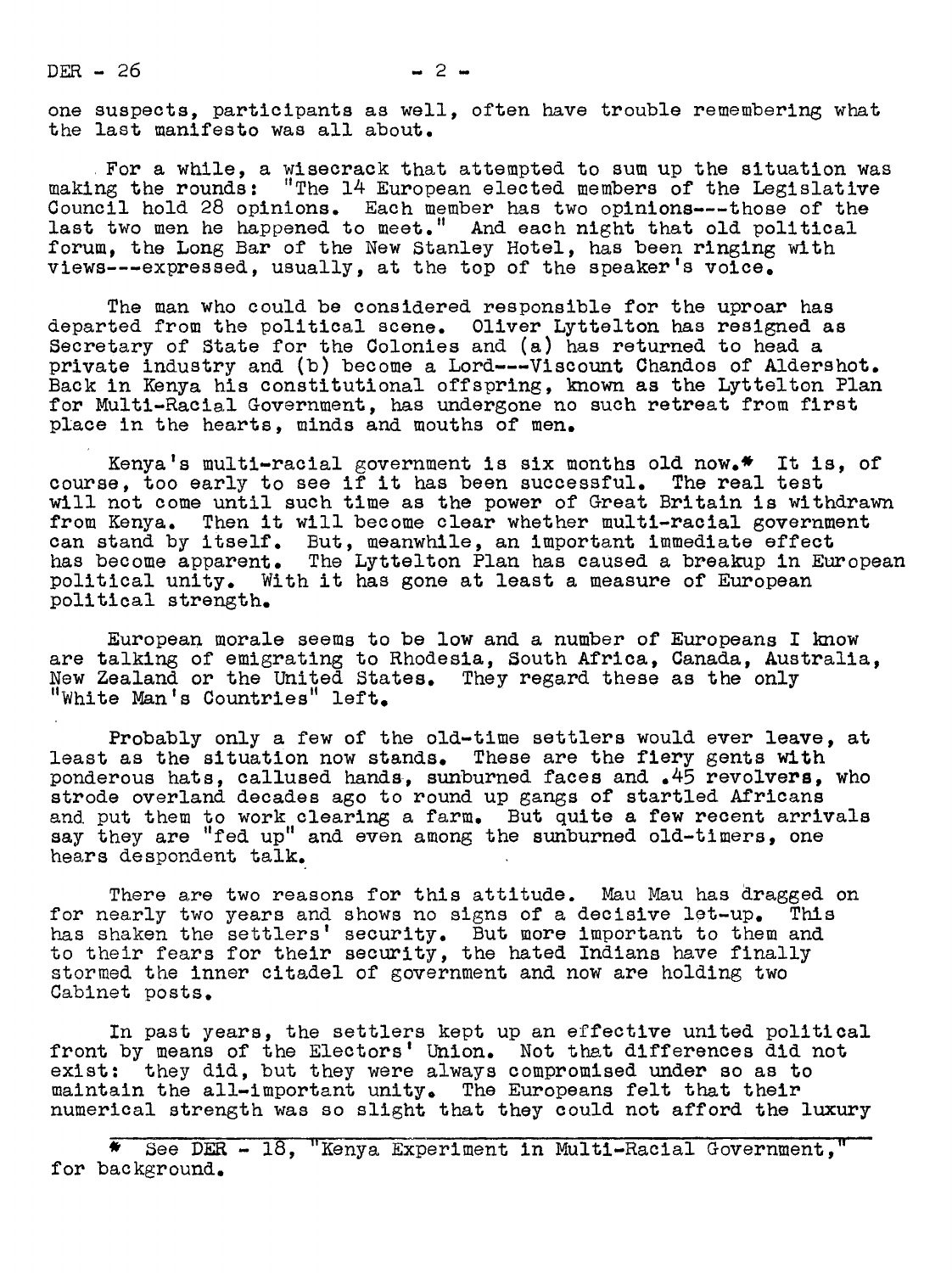DER  $-26$   $-3$   $-3$ 

of party politics. There was a common foe to be faced---the Indians and the Africans---and the settlers felt that if they let themselves be divided, they would be swamped, politically, economically and in matters of culture, by the other races.

Unity worked well as long as the Europeans were always in opposition to something. And, for years, that was the position they occupied. Kenya at first was ruled lock, stock and barrel by their fellow Englishmen in the Colonial Service. Later an unofficial majority was introduced in the Legislative Council, but that really meant little. The unofficials, rent by racial politics, could never exert their real strength. Anyway, the government still reserved many powers. It was easy for the Europeans to stick together as long as they were always opposed to one thing: Colonial rule.

When Lyttelton imposed multi-racial government on Kenya last spring, three European unofficials, along with two Asians and one African, were taken into a newly-formed Cabinet, as full-fledged Ministers. The European leader, Michael Blundell, a Rift Valley farmer in his late 40s who, at least by Kenya standards, is a moderate, was one of the three Europeans who crossed the floor.

When Blundell and his colleagues took their seats on the Government side of the House, the holy cause of European unity suffered a decisive blow. Blundell's group were committed to supporting the government (a government, incidentally, in which they could always be outvoted by Colonial officials). The other European leaders had no such commitment and many of them were opposed to the Lyttelton Plan in the first place. So there it was: two camps, no more unity.

An attempt is being made now to patch things up. But it is doubtful that the old unity will ever be restored. Things may be patched up on the surface, but it is unlikely that the new Rift Valley caused by multl-racial government will ever be closed.

The European Elected Members' Organization was the first agency of unity to take a beating under multi-racial government. It had functioned as a meeting place where the European elected members of Legco could decide common policy. Inevitably, this meant that policy had to be watered down so as to secure agreement. The Organization had 13 members---the other European elected member, maverick-minded S. V. Cooke (Coast constituency) would have nothing to do with it.

Because of their opoosition to the Lyttelton Plan, two members resigned from the association just as multi-racial government was embarked upon. They were Humphrey Slade (Aberdares) and Colonel Ewart S. Grogan (Nairobi West). Later, amid rumors that some of the remaining members were organizing a new political party, dedicated to making multi-racial government work, two more resigned in protest. They were Group Captain L. R. Briggs (Mount Kenya) and Lady Shaw (Ukamba).

In June a half-hearted attempt was made to patch things up. A new body was formed---the European Elected Members' Association. It had 13 members. Cooke, surprisingly, was in for a change; but Col. Grogan was out. Grogan said he would contribute toward secretarial expenses, but that was all.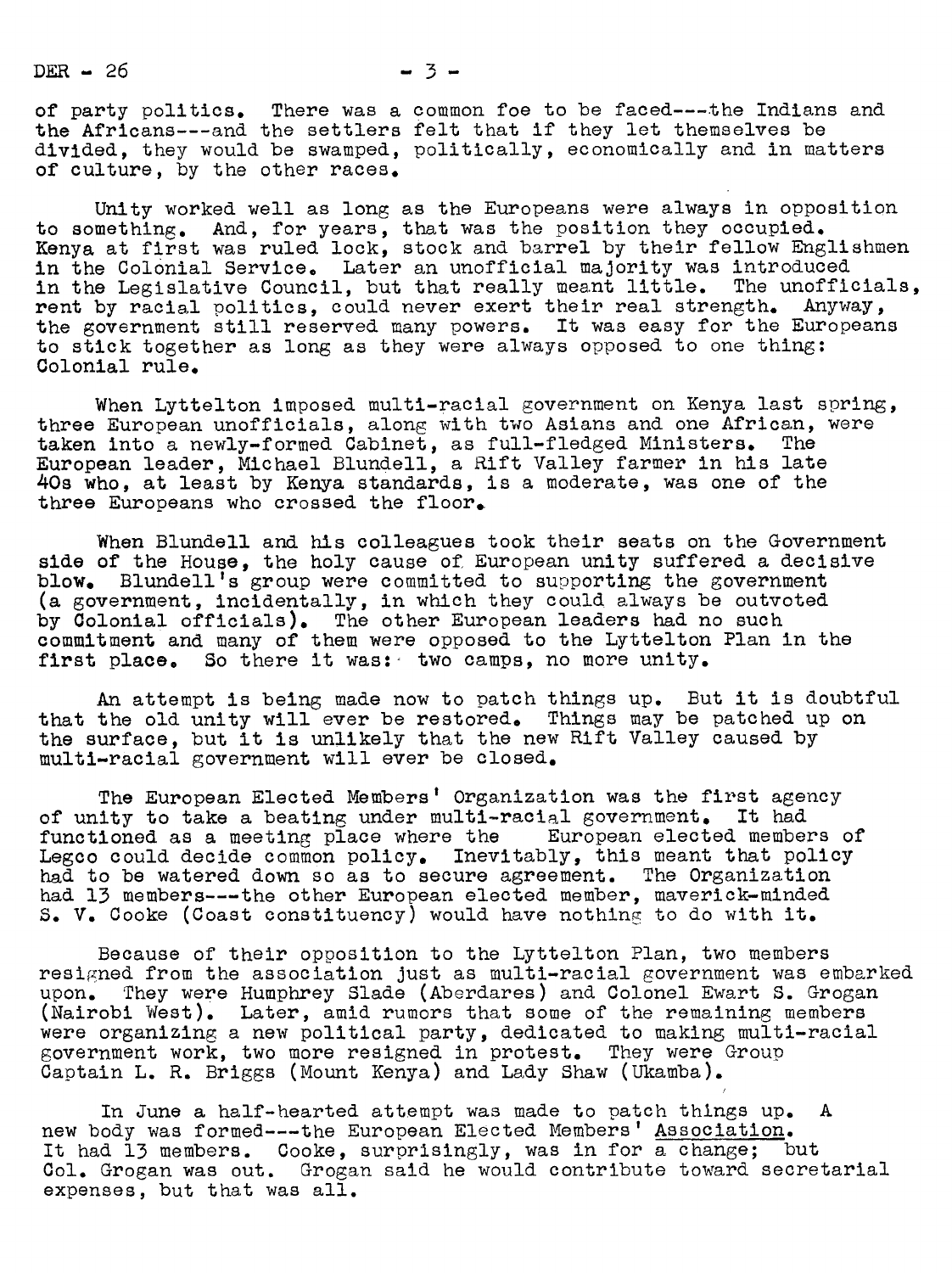$DER - 26$   $- 4 -$ 

Those members like Blundell who had been edging toward multiracialism had had to effect a compromise to recapture the dissident right wingers. They had agreed to a policy declaration listing three irreducible points---the White Highlands must be preserved and common roll voting and inter-racial education must be opposed. It is unlikely that even Blundell would ever retreat on the issue of the White Highlands in particular, but it seems that with multi-racial government just getting underway, he would have preferred to keep quiet.

Humphrey Slade, another political maverick, Joined in the new association, but with reservations on the matter of racial voting rolls. Although Slade has much in common with the far right, he declared that inter-racial voting rolls in selected constituencies might be advisable in the future.

The new association, however, was but a semblance of the old Elected Members' Organization. Instead of tight discipline, a sort of Holy Roman Empire of politicians existed. Members were free "to take such independent action as they see fit," including the formation of "independent groups." The association even lacked a leader---the chair would rotate at each meeting. As the three ministers were part of the Government, they would leave association meetings when/ Opposition business was being discussed.

The East African Standard, Nairobi's daily newspaper, said in an editorial that it was regrettable that the elected members had brought up the issue of the White Highlands and of education and the franchise at that time. "The effect upon the other races is clearly likely to be provocative and to foster afresh the sense of frustration which gives rise...to racial conflicts.. "

The paper's prediction was soon borne out. The six Asian elected members---two Muslims and four non-Muslims---replied that the policy declaration "is a negation of the aim to build a multi-racial society and nation in Kenya." The Asians said the European statement raises Asian and African suspicion "about the genuineness of the intentions of the unofficial European community to build a multiracial society...in Kenya.

Meanwhile the redoubtable Electors' Union was going to pieces. The Union is the heir to the old Convention of Associations, a noisy and powerful European political organization founded by the late Lord Delamere in 1910. The old Convention was so influential that for a while senior Colonial Service officials had to appear at its meetings---often to be called on the carpet. Governors appeared at some of its session to reply to points raised in resolutions and one Governor, Major-General Sir Edward Northey, even opened the 1919 meeting. The political dominance that the white settlers have maintained in Kenya has been due in large part to the effectiveness of their organizations, first the Convention of Associations and then the Electors' Union.

Trouble came to <sup>a</sup> head when the uew Council of Ministers, with he agreement of its European, Asian and African unofficial ministers, issued an 18-point "Statement of Policy." It was a rather inocuous document, promising that the government would continue to prosecute the Emergency with vigor and that, at the same time, would continue expanding its development work for the benefit of all races. The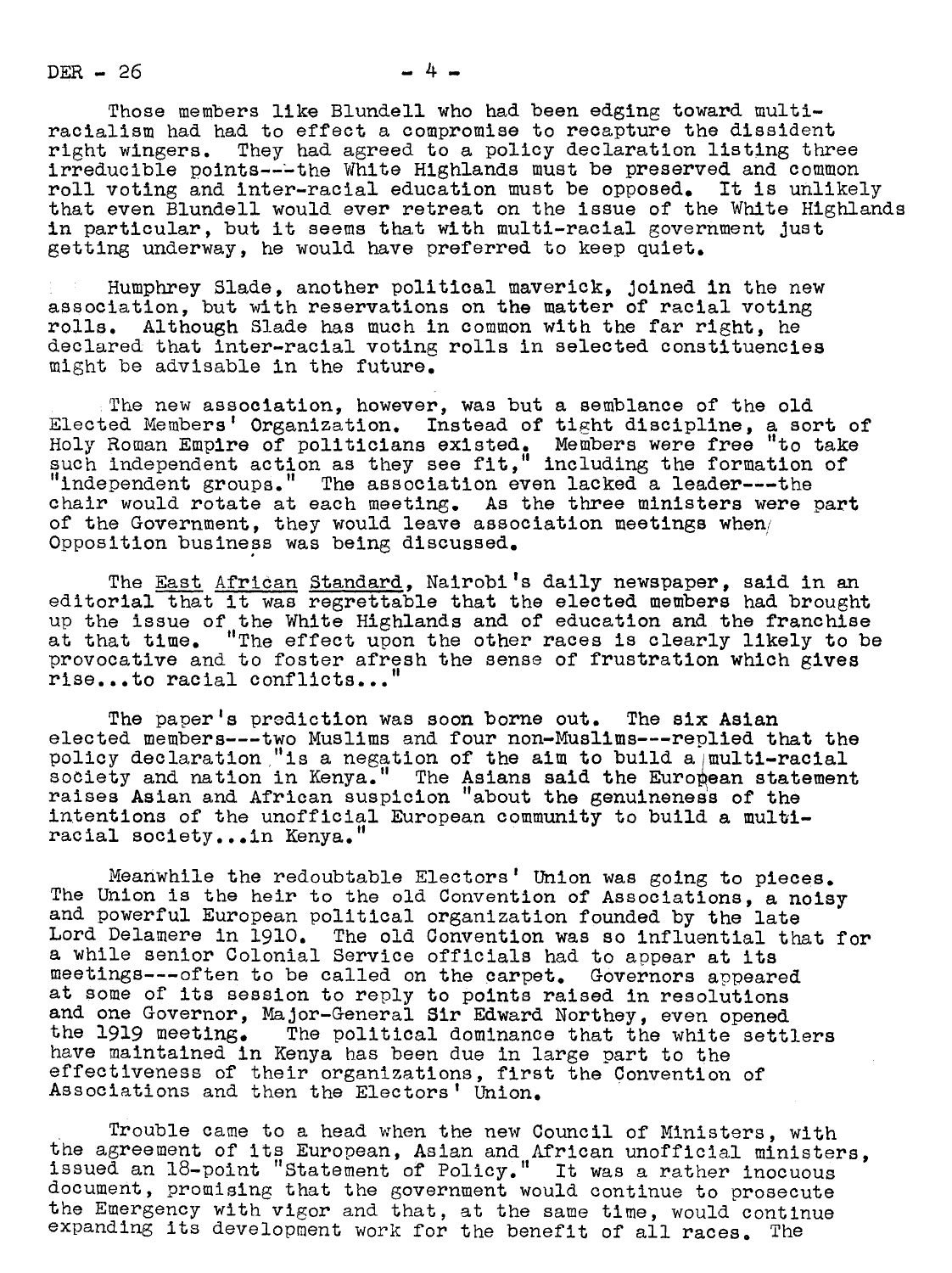$DER = 26$   $-5-$ 

statement made no mention of the White Highlands, separate voting rolls or separate education.

The leaders of the Electors' Union never favored the Lyttelton Plan. Instead they had proposed that a War Cabinet be appointed. When that suggestion was rejected by Lyttelton, they said they would not oppose multi-racial government, but that they would not support it actively either.

Most settlers, too, were either opposed to the Lyttelton Plan or very suspicious of it. They feared that the appointment of Asian ministers would be followed by a process whereby the numerically superior Asians would "take over the Colony."

Mere mention of multi-racialism also stirred up fears about the White Highlands. The settlers regard it as the only firm footing they have in the colony, the only bastion of the English way of life. They fear that Indian financiers would quickly buy up much or most of it if sales to non-Europeans were ever allowed. And there is no doubt that inasmuch as the Highlands has always been a forbidden fruit, there would be quite a number of eager Indian buyers.

The settlers feel that with common roll voting, they would quickly be swamped by the Indians and Africans. And inter-racial education. they fear, would lead to miscegenation and cultural amalgamation---to the destruction of their racial and cultural identity.

Successive Kenya and British goveruments have emitted thousands of printed and oral words of assurance to the settlers about the White Highlands. But, still, the settlers are like a woman who has to be told every five minutes that her lover still loves her. And, at the moment, our woman had her fears enhanced by the proximity of an Indian maid.

So, the ink was hardly dry on the government's 18-point statement when the Central Office of the Electors' Union let loose a blast. "The Central Office...has read the latest government plan for the future with the greatest anxiety, as it discloses once more a complete misunderstanding, deliberate or naive, of the growing feeling of resentment prevailing throughout even the most moderate section of the European community at the suppression of their own interests and the wider interests of Kenya in a thinly veiled effort to appease influences hostile to Europeau settlement in Kenya," the Central Office statement said.

Continuing, it said government must "state in unequivocal terms the predominating (italics mine) responsibility the government expects Europeans to shoulder now and in the future." An assurance must be given on the White Highlands, separate schools must be maintained and the policy must be that "character and ability will be the only test of appointment and appointments will not again be made on racial proportions.

The howls went up immediately. Those Europeans who favored multi-racial goverument, however cautiously, sent off a spate of augry letters to the Long Bar's rival, the letters column of the East African Standard, asking who the heck the people in the Central Office thought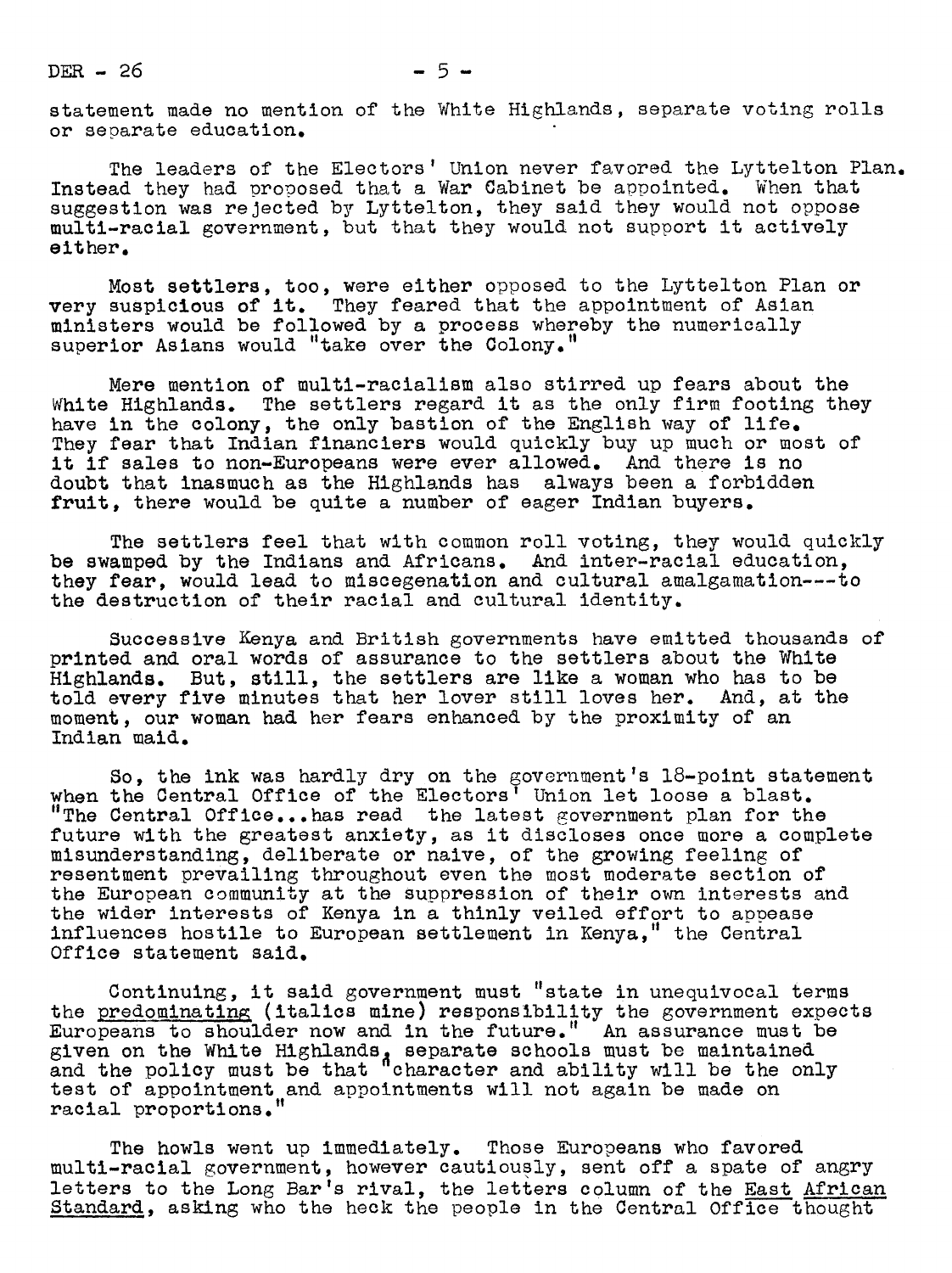$DER - 26$   $- 6 -$ 

they were to issue statements without consulting anyone else. Others who disapproved of multi-racial government howled just as loud because the Central Office consulted no one.

The fragmentation of European unity continued with the announcement, on-July lO, that a new political party had been formed. Its chief backer was Blundell. It was called the United Country Party---meaning "country" in the sense of national, not rural---and it said it stood for multi-racial cooperation.

The UCP got off to a high-sounding start. A brochure declared:

"The challenge is this---have you the courage to show the world that we in Kenya can tackle a problem that has always been evaded?..

"We are convinced that each community must decide whether to prosper in partnership or be damned in isolation.

"There can be no evasion, no sitting on the fence. The situation throughout Africa is deteriorating. Will you make the effort to arrest that process?"

In its list of aims, the UCP then proceeded to show how it proposed to arrest that process, The principle of multi-racial government would be supported. But, "on the basis of communal rolls, as conceived in the Lyttelton Plan."

The creation of harmony, mutual confidence and the will to work together would be the goal of the party. But the party initially would bar Asians and Africans. "When such conditions (harmony, etc. have been achieved the party, although initially European, sees no reason why any individual who accepts the party policy should not be considered for membership," the brochure said.

One of the points of party policy that the Asian and the African would have to accept, come the time when he would be allowed in, would be the White Highlands. And also, though no issue, the sanctity of the Native Land Units (reserves).

The founders of the party were six of the European elected members. Two were ministers---in addition to Blundell, there was W. B. Havelock, the Minister for Local Government, Health and Housing. The others included Norman F. Harris (Nairobi South).

I had coffee with Harris one morning in the patio of the new Legislative Council building. Harris is a well-dressed, suave Nairobi businessman and perhaps is in his late #Os. He has a great liking for conversation and as we talked I asked him if he thought he could get other races into a party that insisted on common rolls and the White Highlands. And his answer was "yes."

"I envisage parallel parties in other races with the same aims," he said. "I believe the communal roll is the answer to the common roll. If we could get J. S. Patel elected on an Indian roll. subscribing to a certain policy. Blundell elected on a European roll.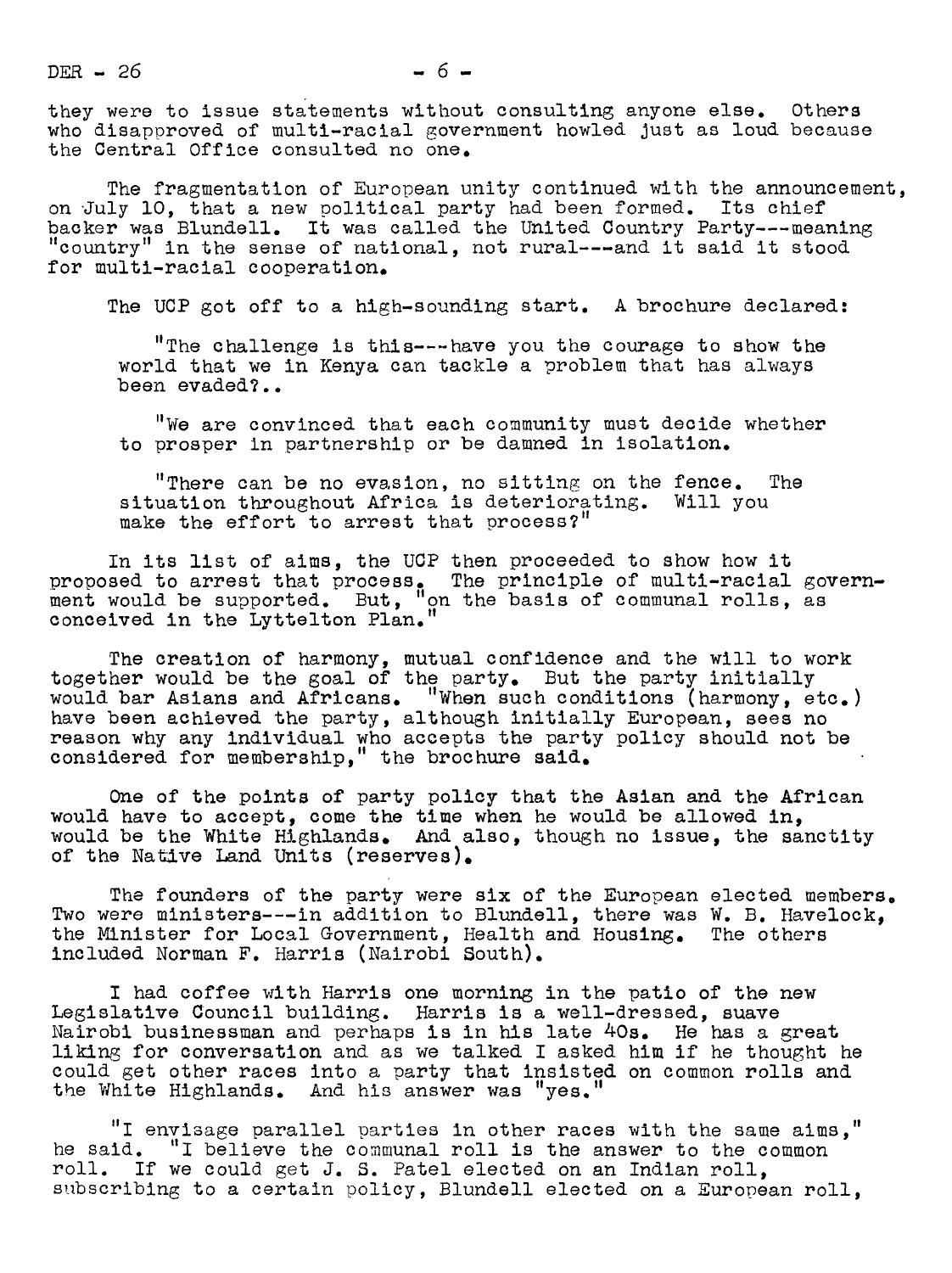$DER - 26$   $- 7 -$ 

subscribing to the same policy, and Njeroge on an African roll, subscribing to that policy, we'd be terribly strong when we approached the Secretary of State and said we wanted this or that. If there had been a common roll, he could always say, 'You were elected by two races only-- the other one hates the sight of you.'"\*

And about the Highlands?

"If the Europeans stand up and insist on keeping them as a right, the other races will say, 'Why should you?' But if we develop them and stop demanding them as a right, but by right of development, I don't think the other races would object.

As there are 14 elected members, the six UCP backers were in a minority. The other eight were quite opposed to it and lost no time informing their constituents to that effect. Cooke called Blundell's group "duds." The third European unofficial minister, L. R. Maconochie Welwood (Minister of Forest Development, Game and Fisheries and representing the Uasin Gishu constituency, an area with a large South African population) disassociated himself from the new party. He said that Europeans "are too few and have too many enemies within and without Africa for party division to be a safe pursuit.'

The only people who welcomed the UCP were the leaders of the Federal Independence Party. The FIP is a far right wing group that regards Dr. Malan as its hero. It has never been too clear Just what the party stands for except that it is dead-set against multi-racial government or government by anyone but white settlers. It seems it has only a small following. With the formation of the UCP, Major B. P. Roberts, party chairman, apparently thought he saw his chance.

"There can be no other course open now to the right wing view than to reorganize into one'strong party to oppose the UCP," he declared. But not many people, anti-UCP elected members included, would listen. That got Roberts mad and he criticized their attitude. But still they would not budge into his or any other party.

Slade, Cooke and the others instead took the line that party politics should be avoided in the interests of European unity. "Let's get on with the Emergency," became the battle cry and cynics interpreted this as meaning, "Let's refuse to face the facts."

It is a curious thing about Kenya politics, but, while many people have no basic disagreement with the FIP, they nevertheless stay clear of it. They regard it as too "extremist." Yet, when you press them for reasons, they usually cannot come up with any, except, perhaps, that they feel the FIP is too noisy---i.e., ungentlemanly.

Later yet another policy statement made an appearance. Seven anti-UCP European elected members issued one that urged the "avoidance of party politics with all their attendant bitterness." Welwood did not sign it, giving his ministerial position as the reason, but said he considered the statement "wise and temperate."

One suggestion that is often made to get around this difficulty: that a winning candidate would need a certain percentage of the vote of each race, his own included,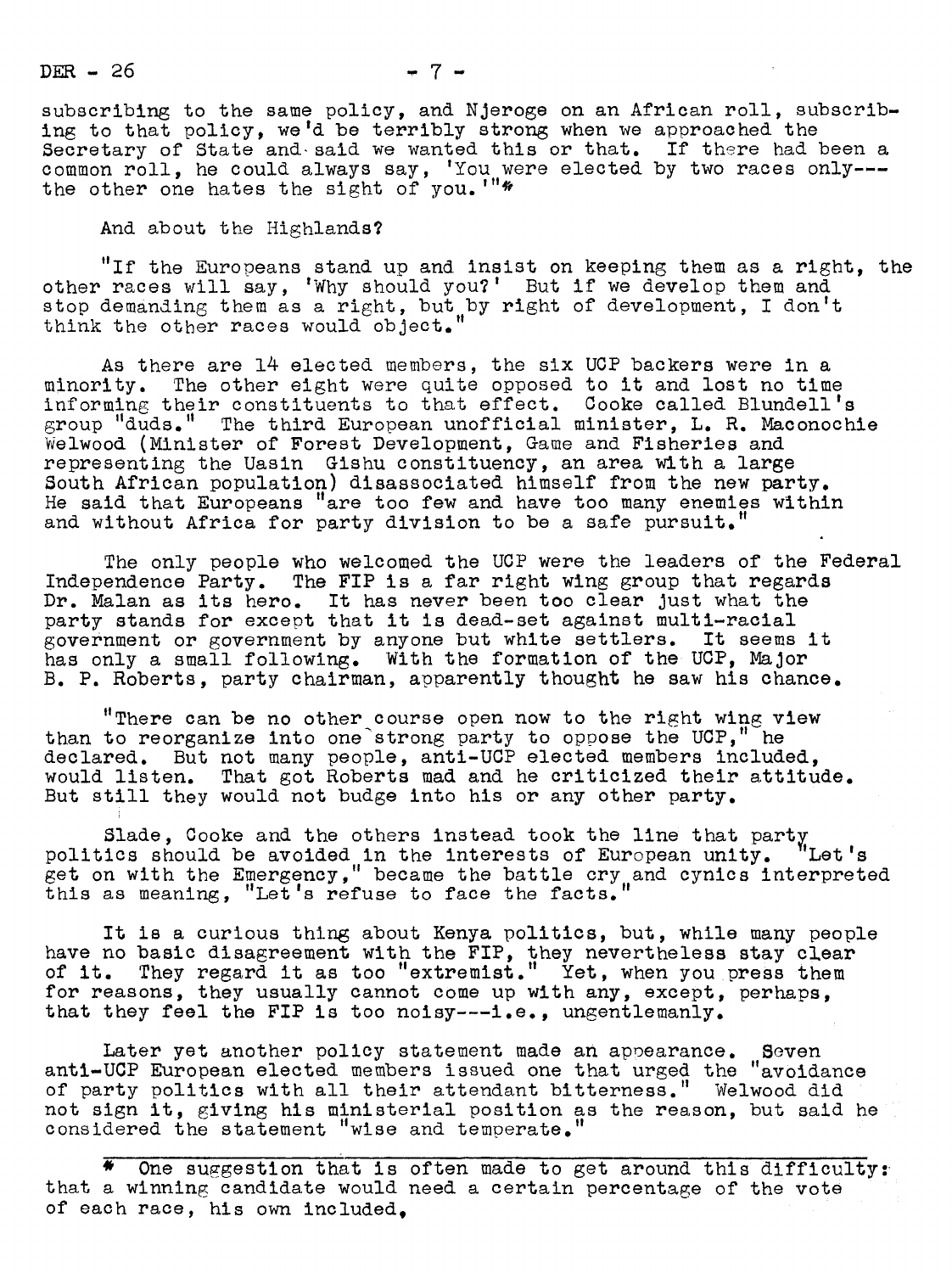$DER - 26$   $- 8 -$ 

The statement did not oppose multi-racial government---that has become a fact, though perhaps an unpleasant one---to all but the FIP. But the statement called for the maintenance of the White Highlands, separate education up to university level, acceleration of European immigration, "rigid control" of Asian immigration and the continuance of separate voting rolls "until such time as there is a general demand from each and all of the communities for a modification of that system of election.

The six Asian elected members, whose blood pressures go up at merely the mention of the Highlands, fired off a statement which said the European statement "will, without doubt, deal a deadly blow to the prospects of success of the multi-racial government.

Bruised by recent criticism, but still game, the Central Office of the Electors' Union got into the ring again with another statement. "The officers of the Union deplore the present tendencies to split the European electorate into partisan camps," they said and then, with an eye to recent critics, added: "and also reserve the right to criticize or support, as occasion demands, actions of the government. ''

There was some rumbling again about the Central Office issuing statements of this kind. But at this time, one thing had become evident: the Electors' Union had sunk to an all-time low in prestige, membership and finances.

A close alliance had existed between the Union and the European Elected Members Organization. But uow the old Organization was gone and its successor was powerless. Relations between the Union and the elected members were almost severed. Members were going off on their own tangents and two distinct parties had appeared. The their own tangents and two distinct parties had appeared. Electors' Union had gone aground, with the tide running past it in all directions.

The Union's Executive Officer, Brig. C. J. K. Hill, resigned. He had been edging toward the  $\texttt{FIP}_\bullet$  Anyway, the Union had little money to pay his salary. He was succeeded by his secretary, Miss Lorna Hills. Blundell publicly rapped the Union, saying it had "missed a tremendous chance to come forward as the leading organization of the European community, solidly behind a government in which its members were members."

The Electors' Union had worked fine wheu everyone was opposed to Colonial rule. But now, with Europeans split into cooperators aud opponents of the government, there was Just no role it could fill with its old vigor.

The United Country Party may well have been premature for the settlers. It evoked no enthusiasm. In fact, everyone I talked with without exception regarded it with suspicion. A series of wisecracks went the rounds. Examples: "Oh, you meau the United Colored Party, "I simply adore posho (maize meal, the staple food of don't you?"<br>Africans)."

"The people aren't oposed to cooperation with the other races," says Miss Hills. "They know it has to come. But they don't want to be rushed. This came too fast---four months---after the Lyttelton Plan.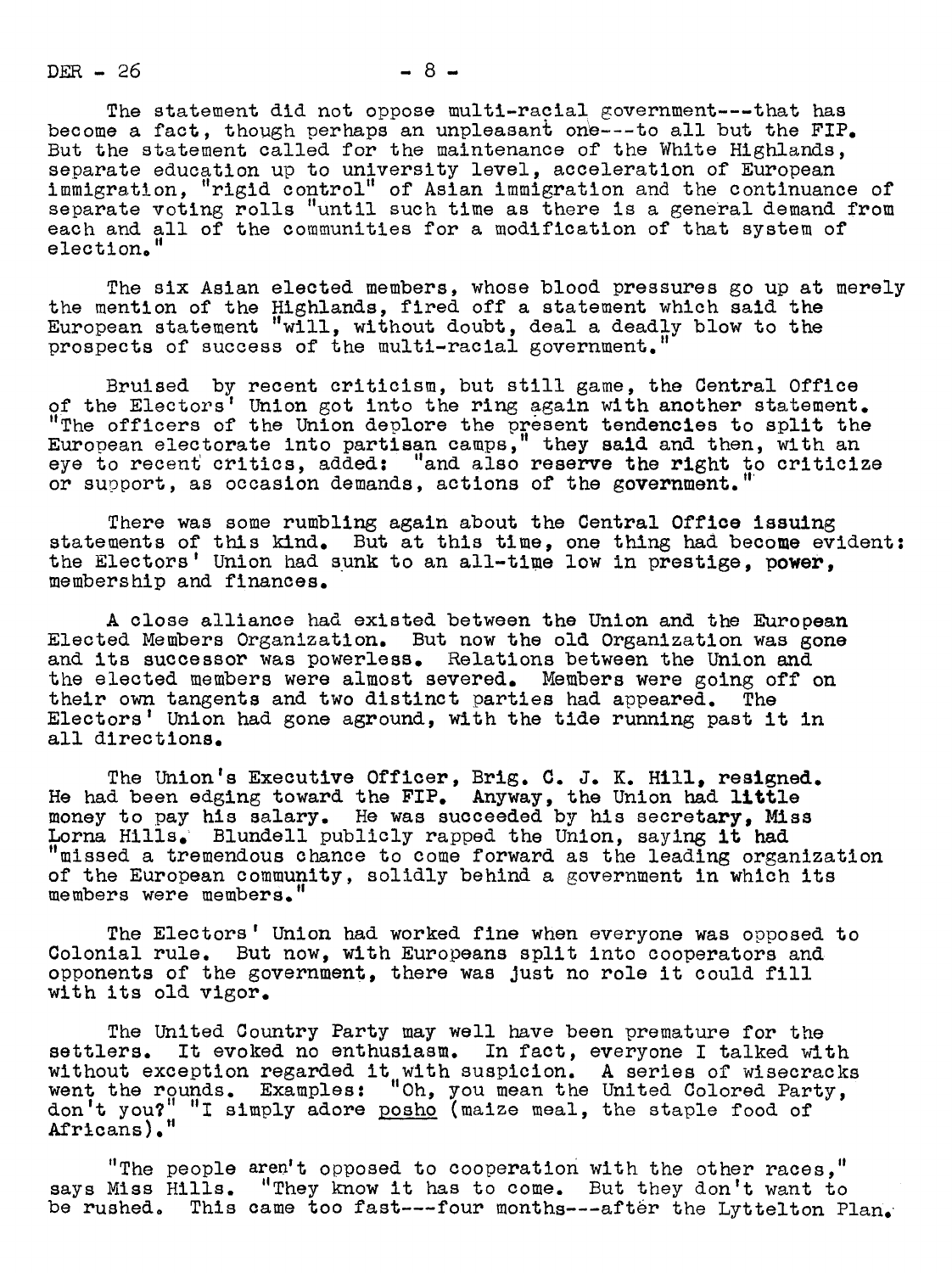$DER = 26$   $-9$   $-$ 

They're afraid---afraid of being swamped."

The UCP's statement that other races might be admitted to the party later was a feeble enough gesture toward multi-racialism. But even that was too much for many settlers. Welwood said it was pushing things "a bit far."

Blundell soon found himself facing some skeptical and hostile questions. He told an audience at Nakuru that he couldn't say at what stage non-Europeans would join. "Would the European members of the party be swamped by non-Europeans?" a member of the audience asked. Blundell said if so many joined that the "original aims were destroyed, the "original members" could always go off and form a new party.

"What is the alternative to multi-racial government based on good will and the support of all races?" Blundell asked. "There is none but a return to Colonial Office rule." He may not have been a prophet crying in the wilderness, but he certainly did not have the hearts of his listeners. It remained for Roberts, the realistic FIP chairman, to hit the nall on the head. "Does the UCP think that other races would ever for one moment think of Joining a party that advocates a White Highlands?" he said.

Roberts theu decided to run with the ball anyway. He tried to organize a Nairobi conference to resurrect the old Convention of Associations as, presumably, a right-wing FIP-minded body. "We had to sit on him," one political figure remarked laconically.

But then Slade and his group came along and asked the floundering Electors' Union to organize a conference of "all those opposed to party politics at this time." Blundell's group perhaps saw this as away out of a difficult situation. They agreed to a conference but insisted that everyone, "pro-party politics" and "anti-party politics" be invited.

The conference will be held next month and the purpose will be to debate an already prepared motion---"That this conference calls for a political truce among European political groups in Kenya."

Whether a truce will come remains to be seen, but the bets have it that some sort of a truce will be agreed upon. Some officers of the Electors' Union would like to see the FIP and the UCP people brought back into the organization and given equal representation on committees. That would pep up the Union a bit. Lord Portsmouth, president of the Union, has just returned from an extended vacation in Italy and supports a truce. He should play a leading role at the conference.

It appears, too, that the UCP will retreat somewhat. Norman Harris says it will not tone down any principles---"the principles will remain."

"The use of the word 'truce' gives the wrong impression, " he says . "I would prefer to talk of a 'gentlemen's agreement."

What sort of an agreement?

"An agreement not to exacerbate public feelings."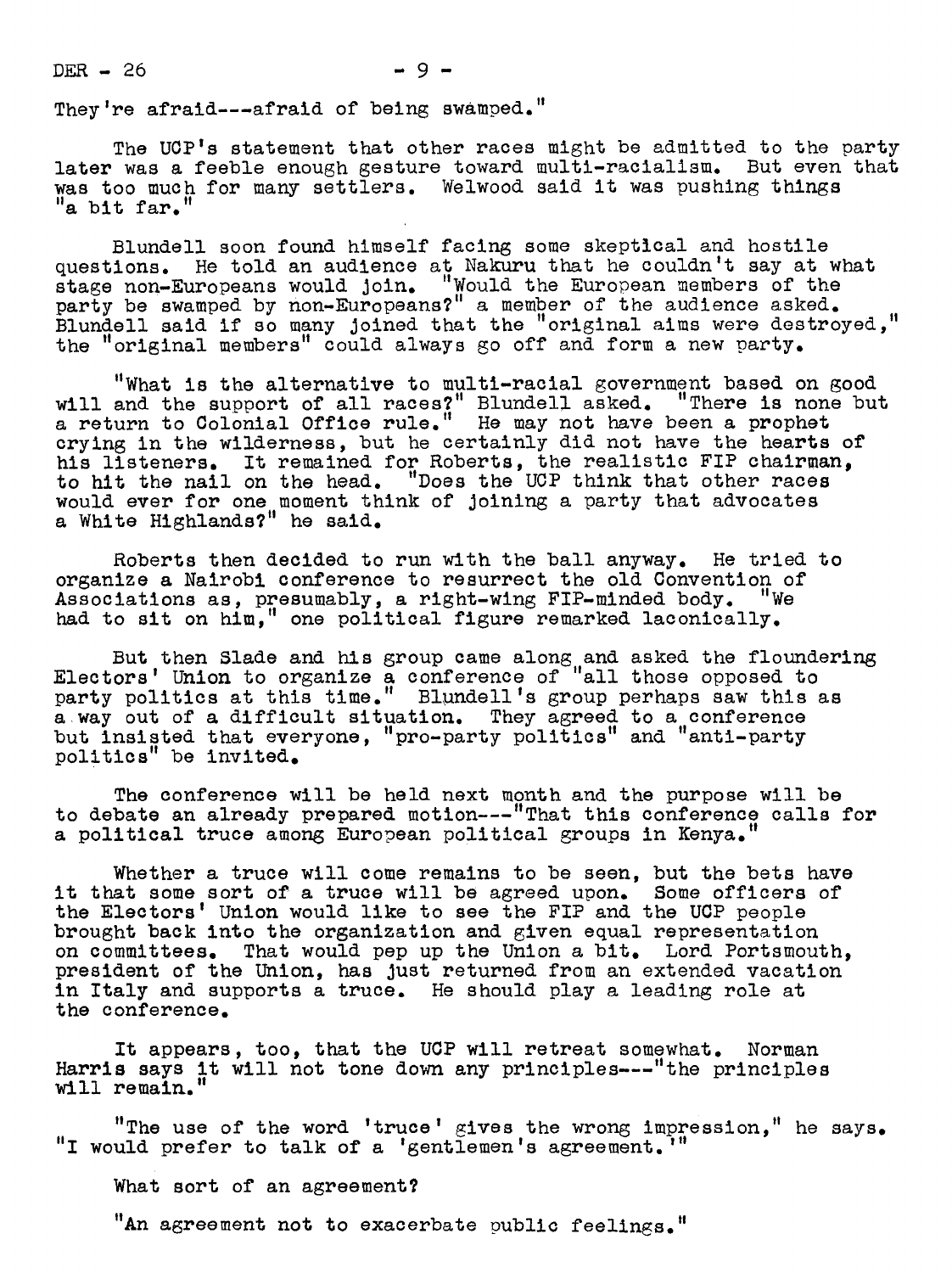$DER - 26$   $- 10 -$ 

How would you do this?

"Well, large rowdy public meetings, for example. We might refrain from holding them. That's where tempers get excited. It might be like the Coalition Cabinets that existed in Britain in the last two wars. People didn't criticize a minister because he was a Socialist, but because of some particular policy of his. But, at the same time, party organizations went on trying to get friends to win the next general election."

However it seems unlikely that anything approximating the old unity can ever be restored. There was a time in Kenya when "liberal" voices were rarely if ever heard. Now Bluudell and Harris are getting up on public platforms and saying things that would have been political suicide in former years.

"European domination is outmoded," Harris says. "The issue is between those who say the white man will have to continue his domination and those who say that the principle of multi-racial government is here to stay." Cautious words, yes, but you must judge men in context. A leader who gets too far in front of his people leads no one but himself.

Blundell, Havelock, Harris and others are committed to multi-racial government. They are not likely to change their views. Neither is Roberts and his group likely to change their opposition. A truce might come at the expense of some of the trimmings of the UCP and, possibly, of the FIP, but the basic cleavages will remain. A step, however small, has been taken in the direction of multi-racial cooperation. "When the Europeans get over the initial shock, you will have 85 per cent of the people in favor of multi-racial government," says Harris.

The Europeans will have a long time to get over the shock. Elections probably will not be held until at least June of 1956. At that time the voters will register their approval or disapproval of the Lyttelton Plan. As announced by Lyttelton, if the voters return Legco members who are unwilling to serve as ministers, then Kenya will revert to its pre-Emergency status---that of an ineffective unofficial majority and no ministers---and the Colonial Office "will be free to take such action as they think fit.

Blundell, the backer of multl-racialism, may have lost part of his following at the moment. Some people think that the star of Humphrey Slade, the opponent of multi-racialism at this time, is rising. But all politicians have their ups and downs. It is their position on election day that counts.

Oddly enough, the Europeans have themselves to blame for their present multi-racial predicament. Their insistent cries in the Convention of Association and the Electors' Union for "self-government"--self-government for Europeans, with the Europeans ruling the Indians and Africans---considerably hastened the rate of Kenya's constitutional advance. It is the first of the British East African territories with unofficial ministers. But progress toward self-government meant progress for other races too.

Kenya still has a long, long way to go before multi-racialism could ever be considered a success or a living, self-supported reality. Perhaps that may come in time; perhaps it never can.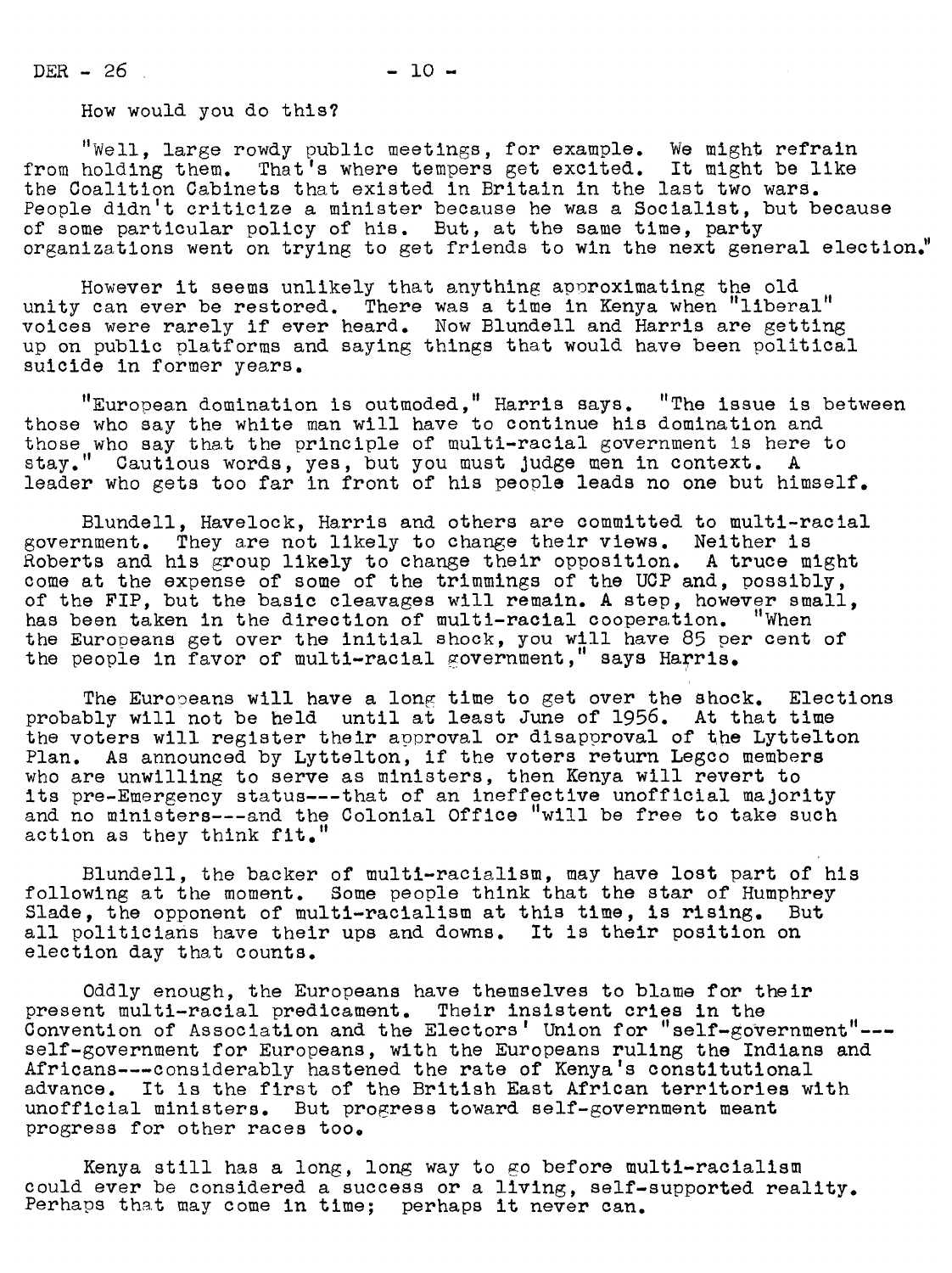$DER - 26$  - 11 -

One of its big stumbling blocks is that  $12,200$ -square mile area called the White Highlands. $\text{\textbf{*}}$  It is only about the size of Connecticut and Massachusetts combined, but it has all the old explosiveness of the Balkan States.

Blundell, like Harris, apparently has realized that a new approach must be taken in guarding the Highlands. He too is talking of "right of development." Speaking in favor of a new Agricultural Bill, designed to enforce maximum production in the Highlands, he said:

"No people in the conditions in which we find ourselves today could possibly retain the right to own laud unless maximum production were derived from it." And, in another speech: "Our greatest danger lies in undeveloped land---one of the first things that visitors from overseas look for.

But one wonders if even "maximum development" would ever satisfy the other races. Development is no issue to the Asian---he just wants the right to buy. Many Africans, when you get right down to it, aren't particularly interested in purchase. They just want the Highlands, on the well-known "Africa for the Africans" principle. Meanwhile to both races, the Highlands remain as the arch symbol of inferiority and frustration.

The Africans have stayed out of the current uproar---on the one hand it has been an intra-mural scrap in the European community, and on the other hand a fight between Europeans and Asians---two tiny immigrant races. But the Africans are there, watching, listening and thinking thoughts of their own.

You see them by the scores in the hotels of Nairobi, padding around in bare feet, silent, impassive, waiting on Europeans and a few Indians and being called "boys" by both of those races. You see them driving tractors, churning up the dry and inhospitable earth on European sisal estates near Machakos, and you see them herding flocks of European-owned sheep across the high, wiud-whipped ridges beneath Mount Kinangop. You see them in the Reserves, sitting around in lazy splendor while their women work. And you see them in endless ragged streams, walking and cycling up and down the roads of Kenya, people on the move, people not sure where they are heading.

There are five million of them and it makes you wonder what they are going to say about things.

During my stay in Zanzibar last month, one Arab leader, discussing the sedition convictions as a unifying factor for Arab nationalism. the sedition convictions as a unifying factor for Arab nationalism, said: "The worst thing that could happen is that we might win the appeal."

\* The area of the White Highlands is sometimes given as 16,200 square miles, but 4,000 of this is government Forest Reserve. The word "Highlands" is apt to be a bit misleading, too. It is not the only high land in Kenya. Parts or all of the Kikuyu, Meru, Embu, Kipsigis, Nandl and other tribal reserves are as high, or higher, than parts of the White Highlands. Part of the White Highlands, too, is inferior, arid ranching country.